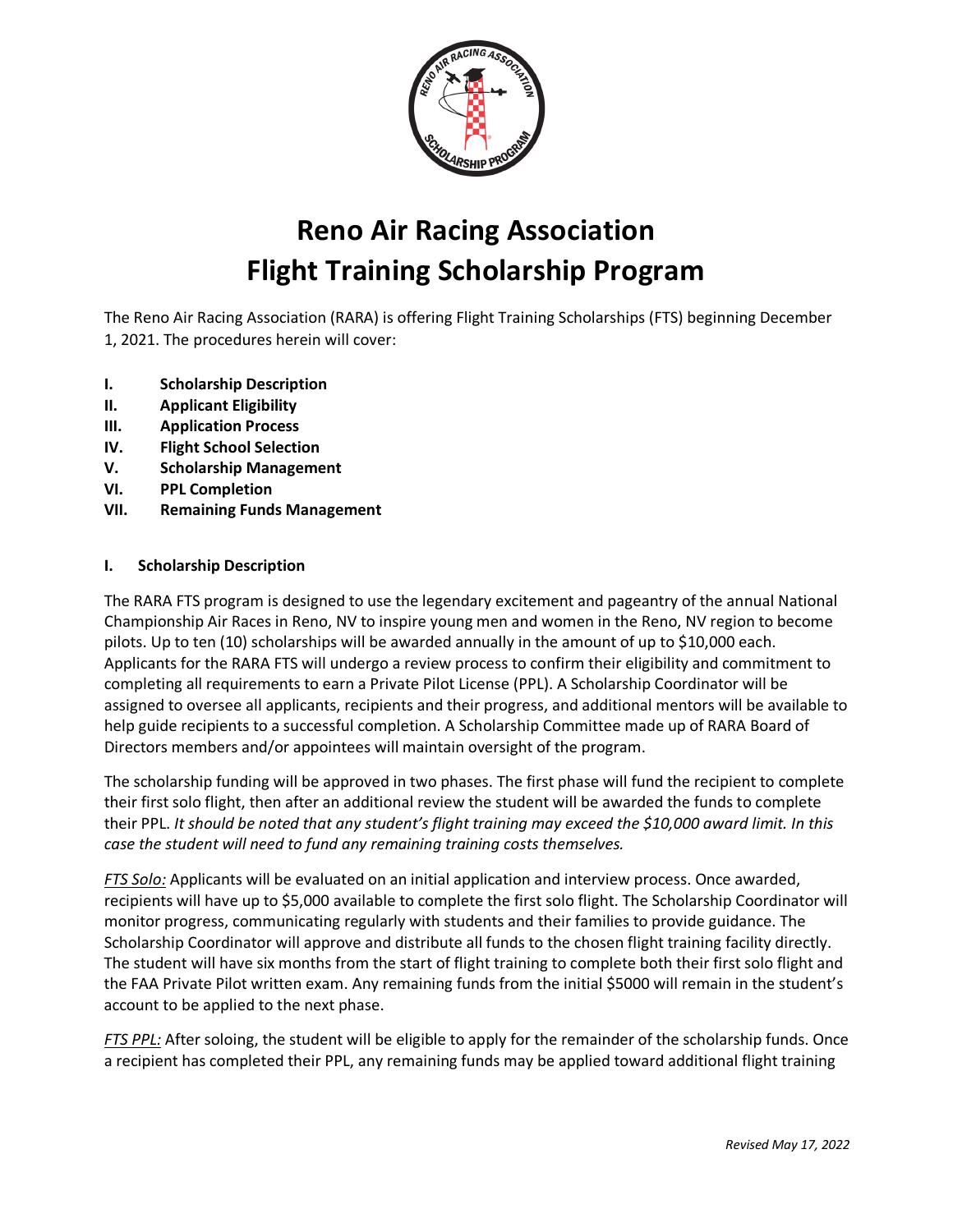

upon approval. Again, RARA does not guarantee that the \$10,000 award will completely cover the total cost of the student's PPL. If the student's training costs exceed this amount, the student is responsible for funding those costs.

## **II. Applicant Eligibility**

*General:* All applicants must be a US Citizen, be able to fluently read, write, speak, and understand the English language, and have reliable transportation.

*Medical:* All applicants must be able to pass a Class III Medical Examination per 14 CFR § 61.23

*Age:* Applicants for the RARA FTS will be required to be at least 16 years of age and not older than 22 years of age at the time of the application. All applicants under the age of 18 must have the written consent of a parent or legal guardian.

*Education:* Applicants must be enrolled in or recently graduated from an approved secondary educational program that fulfills all state requirements for a high school diploma. Proof of a grade point average of 2.75 or higher is required and must be maintained through the duration of the FTS process. GED recipients may be considered on a case-by-case basis.

*Aviation Related:* Applicants who have received prior flight training will be able to count their instructorapproved time toward completion of their PPL. While not required to apply, applicants who have successfully passed their FAA written exam for their PPL will be given higher priority than those who have not. If approved, FTS funding may be used to reimburse for the written exam expenses retroactively after the FTS is awarded. Candidates must complete a successful Discovery Flight at their own expense of at least 30 minutes in a small general aviation aircraft with a certified flight instructor prior to being considered for the scholarship.

#### **III. Application Process**

The RARA FTS application window will be announced at the annual National Championship Air Races each September and applications will be accepted between December  $1<sup>st</sup>$  and January 31 $<sup>st</sup>$ .</sup>

#### *Submission*

Applicants will be required to submit the application packet found in Attachment A. All applications must be sent via email to scholarships@airrace.org prior to midnight, January 31<sup>st</sup> each year. Applications received via any other means or outside of this window will not be accepted or considered. In the case that applications are received incomplete or inaccurate, applicants will be notified electronically. Applicants will be told why their application was not acceptable and offered a chance to resubmit prior to the window closing if time allows.

#### *Application Interviews*

Applicants who meet the requirements will be invited in for a "face to face" interview with the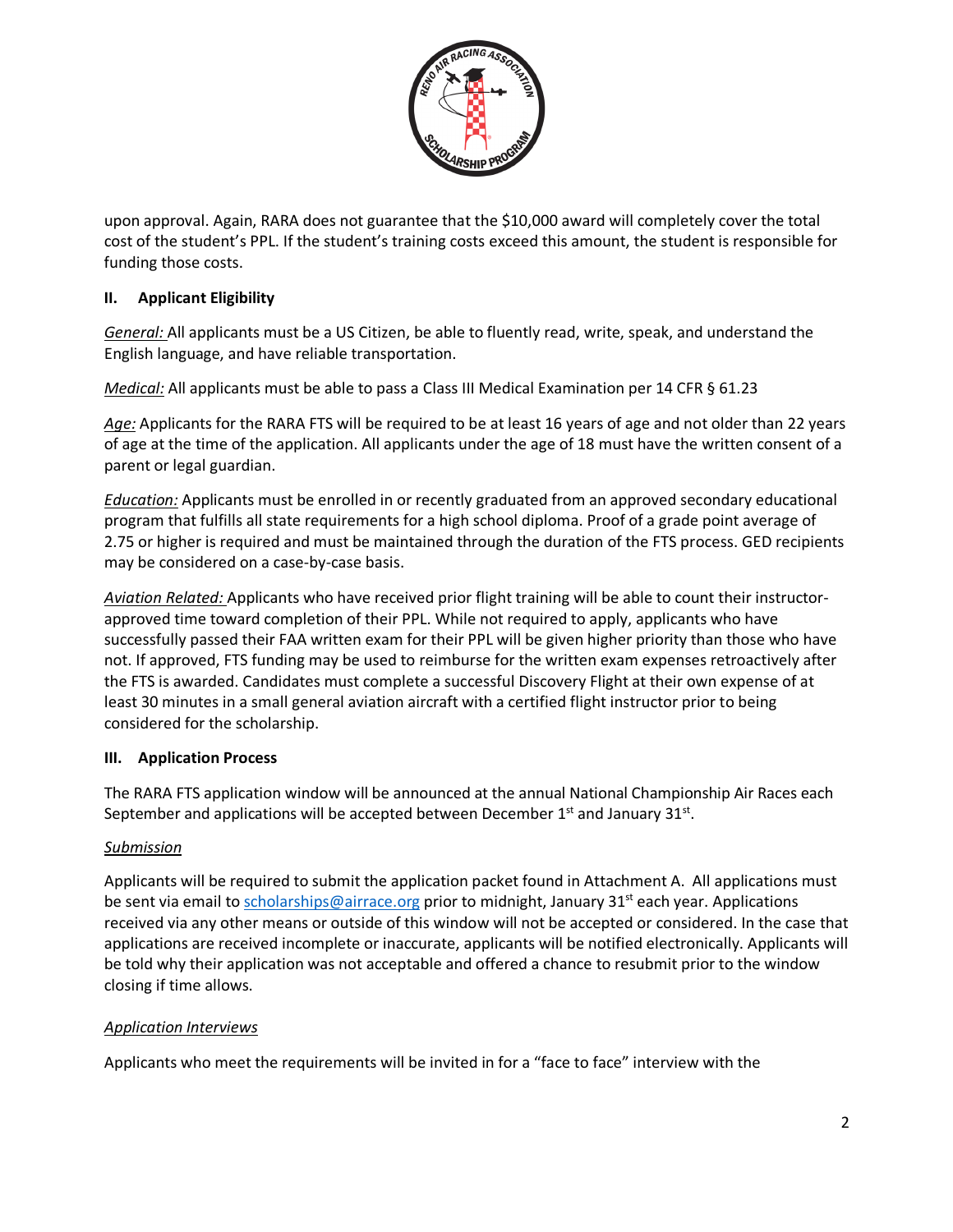

Scholarship Coordinator. The Scholarship Coordinator will notify the applicant electronically and provide a date, time, and location for the "face to face" interview. Virtual interviews via Zoom or other methods may be utilized if face-to-face meetings are not practical at the discretion of the Scholarship Coordinator.

The Scholarship Coordinator will have concluded all interviews by the last day of February each year with recommendations to the RARA Board of Directors Scholarship Committee submitted by March 15<sup>th</sup>.

## *Final Application Review and Notification*

The RARA Board of Directors Scholarship Committee will review each applicant with notes provided by the Scholarship Coordinator taken during the interview process. This review will happen between March 15<sup>th</sup> and the last day of the month.

A minimum of three Board of Directors Scholarship Committee members must participate in the final selection of recipients. A majority of Yes votes will be required for an applicant to be approved for a scholarship. In the event of a tie, the Scholarship Coordinator will cast the deciding vote.

Applicants will be notified of their status as accepted or denied of the scholarship by April 15<sup>th</sup> each year. All finalists will be required to complete a successful Discovery Flight at their own expense in a small General Aviation aircraft with a Certified Flight Instructor prior to being awarded a scholarship.

## **IV. Flight School Selection / Funds Administration**

The decision on which flight school to use rests solely with the scholarship recipient. The Scholarship Coordinator may assist in finding a suitable school upon request by the FTS student. The selected training facility will be required to complete the application in Attachment B and abide by its provisions. The Scholarship Coordinator will approve all payments for the FTS student directly from RARA to the flight school. No funds will be apportioned to the student directly. Flight training organizations wishing to become preferred providers can complete and submit an application found at [www.airrace.org/scholarships.](http://www.airrace.org/scholarships) RARA will keep a list of preferred providers and make this available to scholarship recipients for consideration upon request.

## **V. Scholarship Management**

The Scholarship Coordinator will keep accurate records on both candidates who have applied for and those who have been granted scholarship funds from the RARA FTS Scholarship Program. Each scholarship recipient will have a file that will include:

- Name
- Method of Contact (including cell phone and email)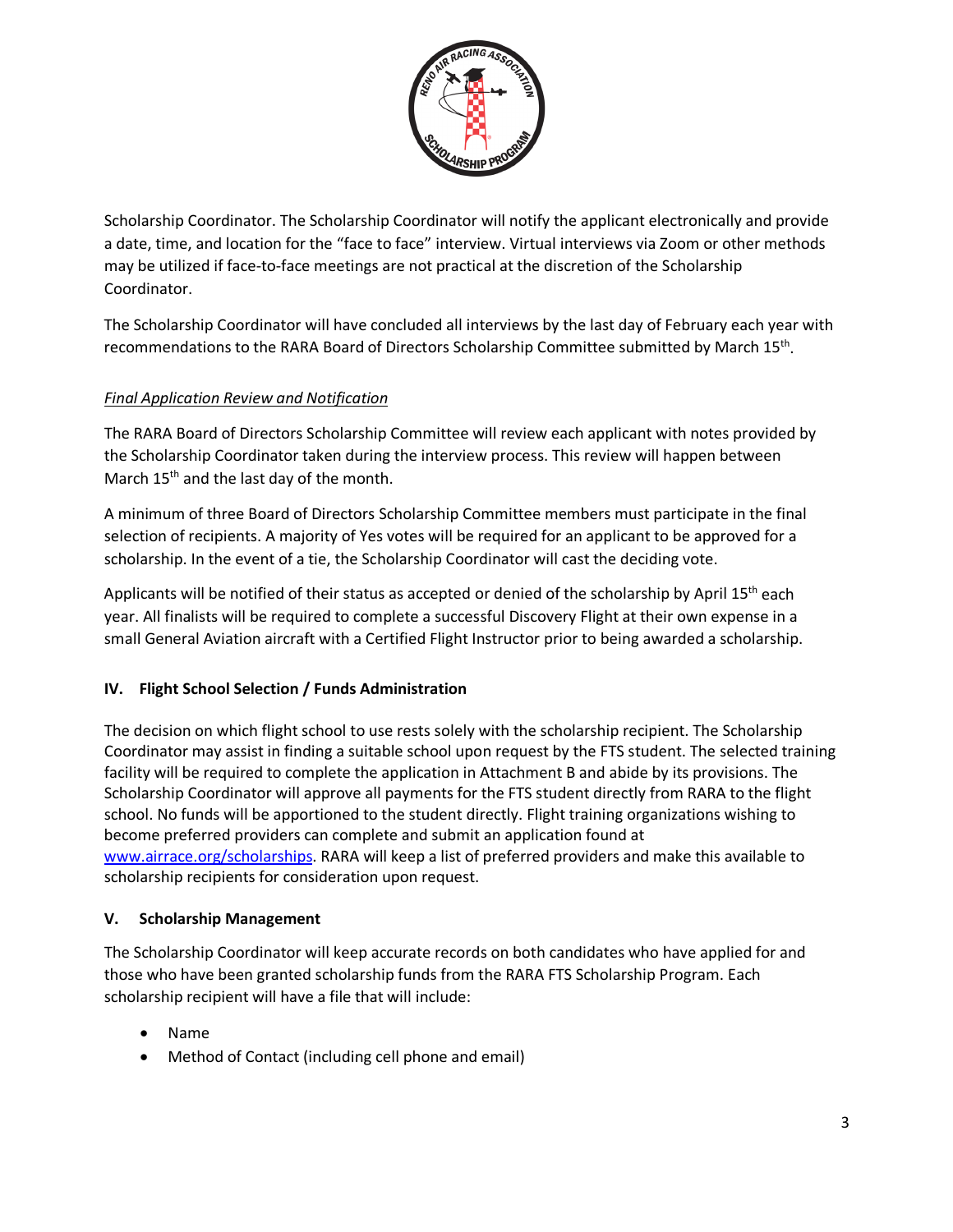

- Parental Consent Form
- Start of Flight Training
- Hours Completed to Date
- Flight School Attended including the Flight Instructor
- Scholarship Funds used to date
- Monthly progress reports from the student's flight instructor

Each candidate will have their file kept electronically by name on the RARA Google Drive in the Scholarships folder. The Scholarship Coordinator will provide a monthly summary report to the Board of Directors Scholarship Committee using the form seen in Attachment C.

## **VI. PPL Completion**

Once a scholarship recipient has achieved soloing an aircraft and passed the FAA Private Pilot written examination, they become eligible to apply for the remaining funds to complete their PPL. Recipients are required to notify the Scholarship Coordinator within 7 days of completing the solo and written exam and schedule an interview. The candidate will be provided an FTS PPL application packet which must be completed and submitted at least three days prior to the interview. In the event any deficiencies are noted in the application packet the candidate will have 7 calendar days to resubmit and reschedule their FTS PPL Interview.

Once the interview is completed, the Scholarship Coordinator will review the results with the RARA Board of Directors Scholarship Committee and make a recommendation to either approve or deny the application. The results of this decision will be given to the applicant within 7 days of the interview. If denied, the applicant will be given the reasons for the denial, and at the discretion of the Board of Directors Scholarship Committee and the Scholarship Coordinator may be given an opportunity to remediate the issues that resulted in the denial.

If approved, the recipient will continue flight training within 30 days. The Scholarship Coordinator will continue to monitor, record, and manage the finances of the FTS PPL process until depleted.

## **VII. Remaining Funds Management**

Any funds remaining in the recipient's account once the PPL is completed may be used for additional flight ratings or endorsements. The Scholarship Coordinator will work with the recipient to source and manage the remaining funds until depleted.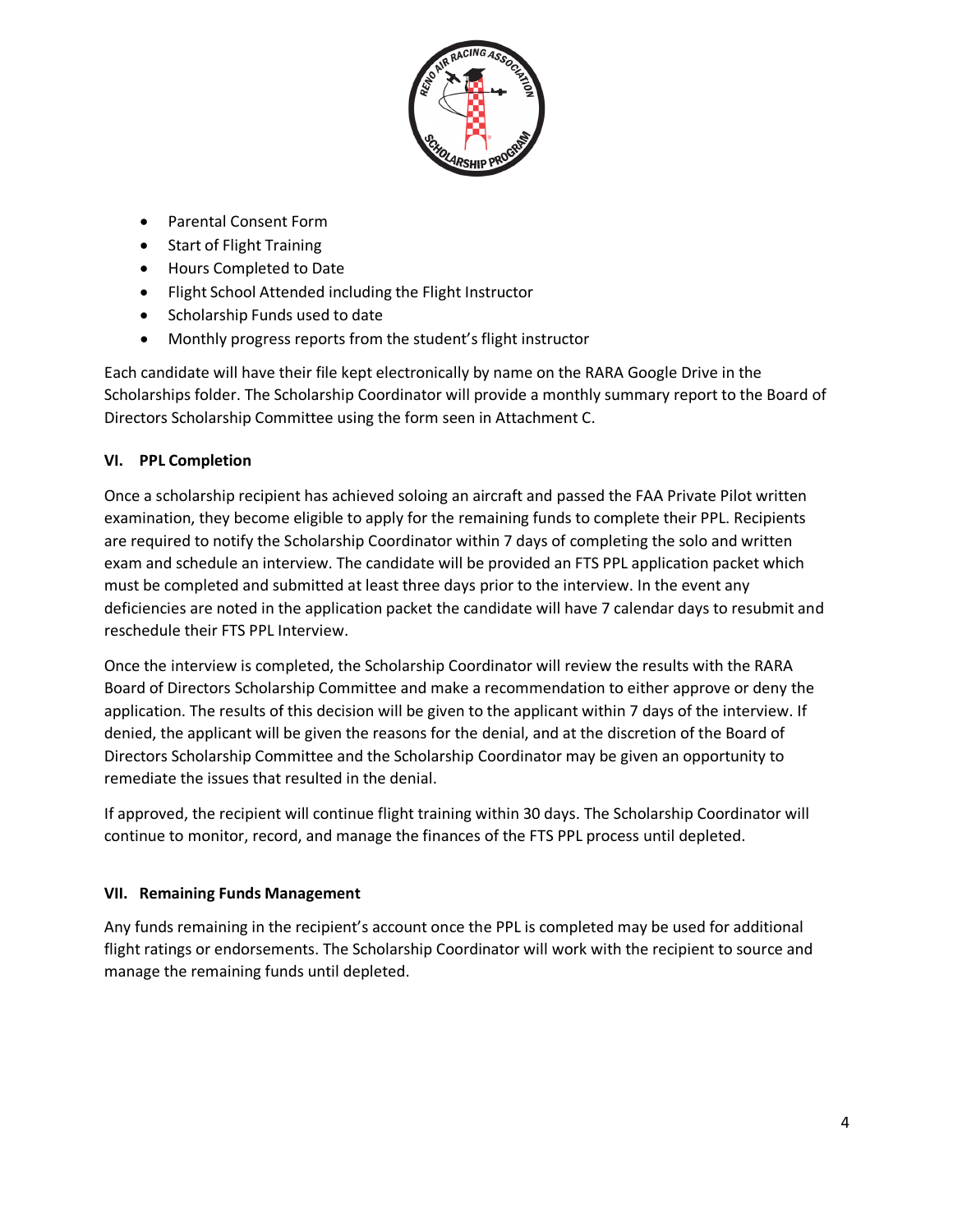

## **ATTACHMENT A** FTS Solo Application Packet

## **Reno Air Racing Association**

## **Solo Flight Training Scholarship Application**

*Submission of this application form does not guarantee receipt of – or amount of – funding.*

|                                                                                                                                                                                                                                     |                       | APPLICANT PERSONAL INFORMATION (Please Type or Print Clearly) |  |
|-------------------------------------------------------------------------------------------------------------------------------------------------------------------------------------------------------------------------------------|-----------------------|---------------------------------------------------------------|--|
| First: Last: Last: Last: Last: Last: Last: Last: Last: Last: Last: Last: Last: Last: Last: Last: Last: Last: Last: Last: Last: Last: Last: Last: Last: Last: Last: Last: Last: Last: Last: Last: Last: Last: Last: Last: Last:      |                       |                                                               |  |
|                                                                                                                                                                                                                                     |                       |                                                               |  |
|                                                                                                                                                                                                                                     |                       |                                                               |  |
| Date of Birth: Age: Age:                                                                                                                                                                                                            |                       | $M_F$ $-$                                                     |  |
|                                                                                                                                                                                                                                     |                       |                                                               |  |
| Emergency Contact: Date: Date: Date:                                                                                                                                                                                                |                       |                                                               |  |
|                                                                                                                                                                                                                                     |                       | PARENT / GUARDIAN INFORMATION                                 |  |
| First: Last: Last:                                                                                                                                                                                                                  |                       |                                                               |  |
| Address: <u>Address:</u> Address: Address: Address: Address: Address: Address: Address: Address: Address: Address: Address: Address: Address: Address: Address: Address: Address: Address: Address: Address: Address: Address: Addr |                       |                                                               |  |
| City: <u>City: Zip:</u>                                                                                                                                                                                                             |                       |                                                               |  |
| Home Phone: $\qquad \qquad$ Work Phone: $\qquad \qquad$ Cell: $\qquad \qquad$                                                                                                                                                       |                       |                                                               |  |
|                                                                                                                                                                                                                                     |                       |                                                               |  |
|                                                                                                                                                                                                                                     | <b>APPLICANT DATA</b> |                                                               |  |
| *Record of High School Education (Applicants must forward original Student Scholastic Record (SSR)                                                                                                                                  |                       |                                                               |  |
|                                                                                                                                                                                                                                     |                       |                                                               |  |
|                                                                                                                                                                                                                                     |                       |                                                               |  |
|                                                                                                                                                                                                                                     |                       |                                                               |  |
| Current GPA Weighted: Unweighted: Anticipated Graduation Class: 20                                                                                                                                                                  |                       |                                                               |  |
| Activities (include job, church, sports, clubs, etc.):                                                                                                                                                                              |                       |                                                               |  |
|                                                                                                                                                                                                                                     |                       |                                                               |  |
| Honors or Awards (include any leadership positions if applicable): _________________________________                                                                                                                                |                       |                                                               |  |
|                                                                                                                                                                                                                                     |                       |                                                               |  |
| Community Service / Volunteer Hours (Verified Total): Total Flight Hours to date: _______                                                                                                                                           |                       |                                                               |  |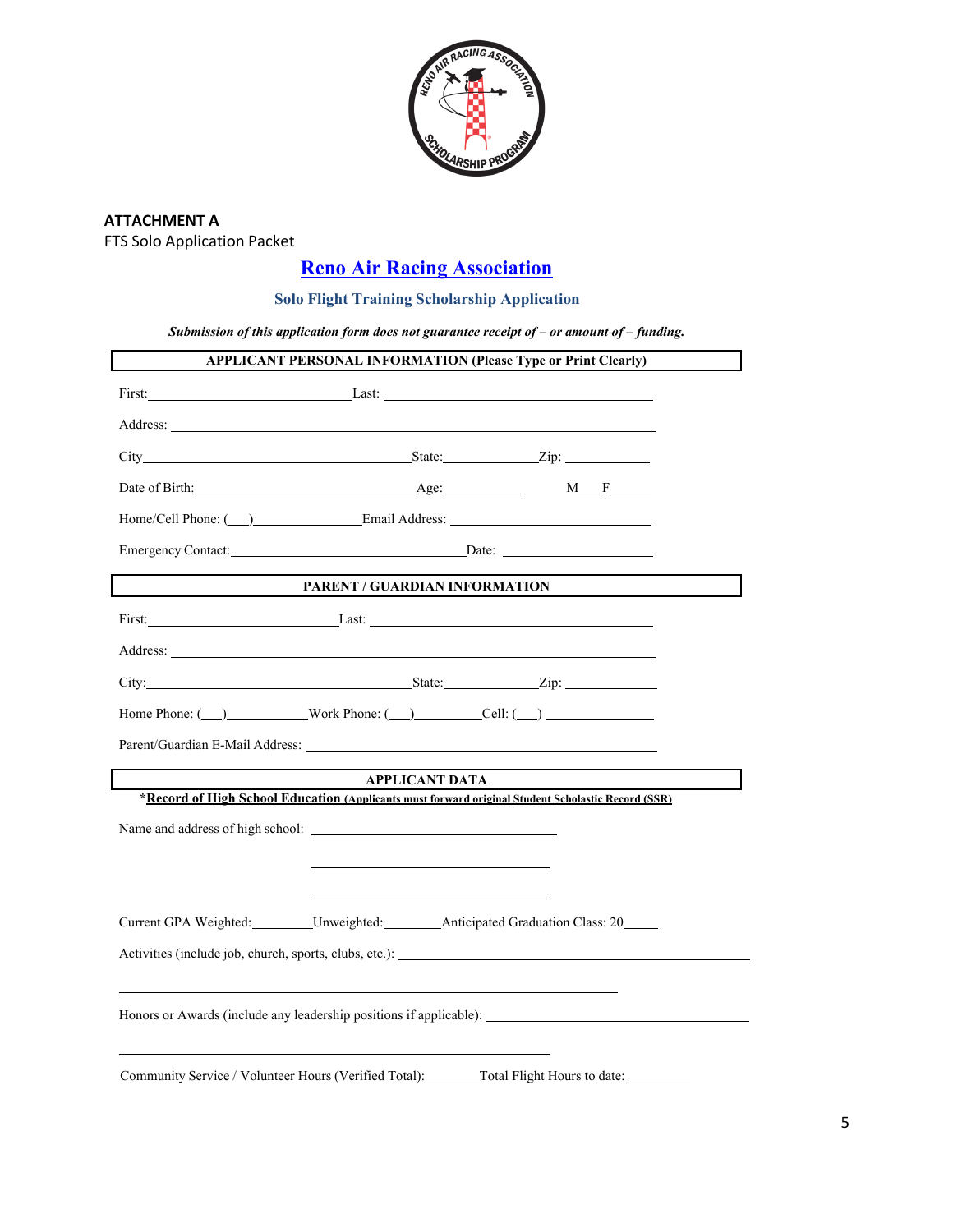

## Solo Flight Training Scholarship

After completion of your solo flight, a Private Pilot License (PPL) Scholarship can be applied for. Instructions will be provided through scholarships@airrace.org . Solo Scholarships are awarded at 100% of training cost. The award amount for this scholarship is a maximum of \$5000, and recipients will have 6 months from the date of their first scholarship-funded training flight to complete the first solo and FAA written exam. It is likely the activity can be completed in less time, and at a cost below the award limits.

After Scholarship is awarded, the applicant has 30 days to complete their first flight. Notification will be made to scholarships@airrace.org of any substantial change to recipients' status in training. Upon completion of a solo flight the JCR Scholarship shall be notified, and the Solo Completion form submitted.

#### **Applicant Personal Statement**

Please prepare a short essay describing yourself and your goals. The following items must also be included:

- Academic areas of interest
- Aviation and/or Aerospace-related area(s) of interest
- Personal goals related to aviation
- Career aspirations
- Essay must be typed. No longer than 1 page, double spaced, 12 Point, Times New Roman Font.

*Please type your statement and attach it to this application.*

#### **Other Requested Information & Documents**

Please include the following with your application:

- 1. Recent class photo or passport photo (in color)
- 2. Student Scholastic Record (Transcript dated within 30 days of application). Transcript must show volunteer hours. If transcript does not provide, please provide independent verification.
- 3. Letter of recommendation from an instructor or employer (Dated within 30 days of application).

## *All requested information within this application must be provided/completed to be considered for a Reno Air Racing Association flight training scholarship.*

Signature of Applicant:

Signature of Parent / Guardian: University of Parent / Guardian:

Date Submitted:

Applications, including all required attachments, must be submitted as a single PDF file. PDF files can be created by scanning all pages into the document feeder on a scanner, or by using a free online PDF tool such as "Soda PDF Online" to merge the individual documents into a single file.

**Applications may be submitted via email to: Scholarships@airrace.org**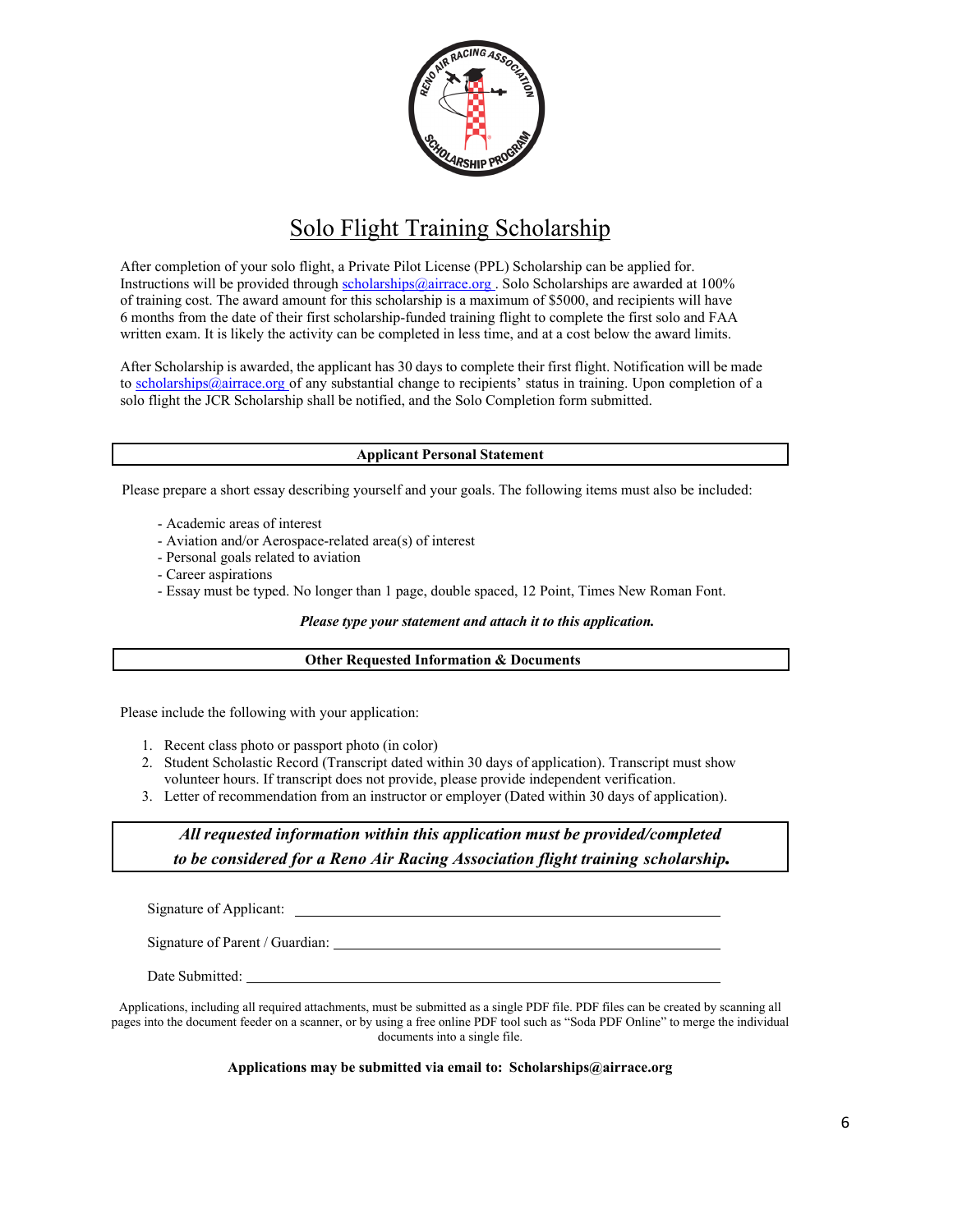

**ATTACHMENT B** Training Facility Application

## **RENO AIR RACING ASSOCIATION FLIGHT SCHOLARSHIP PROGRAM**

## **Provider Request for Qualifications**

The Reno Air Racing Association (RARA) is pleased to offer Flight Training Scholarships (FTS) to deserving students in the Reno, NV local area. The students retain ultimate decision-making authority when selecting and working with a flight training provider, and RARA requires this form to be completed from all potential providers. This RFQ will be used to guide the relationship between RARA and the flight provider. Flight training providers submitting on this RFQ and submitting appropriate documentation will be placed on a preferred provider list.

#### **Requested Documentation:**

#### **1. Private Pilot Training Curriculum**

- a. Provider will submit the curriculum for all levels of certification proposed (i.e. glider, light sport, recreation, private pilot, instrument, commercial, etc.). If the provider uses a commercial / educational off-the-shelf syllabus, the provider may submit the name of the syllabus publisher.
- b. Provider may supplement the curriculum with an approved FAA Industry Training Syllabus (FITS).

#### **2. Aircraft Documentation and Maintenance**

- a. Provider will submit a list/chart of aircraft used in flight training and a statement attesting to the availability of airworthiness, registration, flight manual, an up-to-date weight and balance documentation and all equipment requirements (e.g., "All aircraft listed above meet FAA regulations").
- b. Provider is requested to supplement the aircraft list/chart with the following: age, total time, total enginetime, time between overhaul, major avionics, and anticipated major modifications.
- c. Provider may supplement aircraft documentation with a detailed Aircraft Standardization Manual for each aircraft operated by RARA scholarship students. The availability of standardization manuals should be noted.
- d. Provider may supplement aircraft documentation with calculators and other tools to assist students with standard operational procedures, such as weight and balance specific to an aircraft or crosswind tools. The availability of calculators and tools should be noted.
- e. Provider agrees to submit changes to the aircraft list within seven (7) days when any major changes are made.

#### **3. Flight Instructors**

- a. Provider will submit a list/chart of all flight and ground instructors with the following information: ratings, hours of instruction given at date of submission, safety certification, and any additional and pertinent information.
- b. Provider will submit a statement on the average length of tenure of all instructors employed by provider in thelast 12 months or will provide two (2) reliable references if not employed by a flight school.
- c. Provider will provide a list of fees for flight instruction and an explanation of how the fees are calculated.
- d. Provider will submit changes to the flight instructor list within seven (7) days in the event of major changes.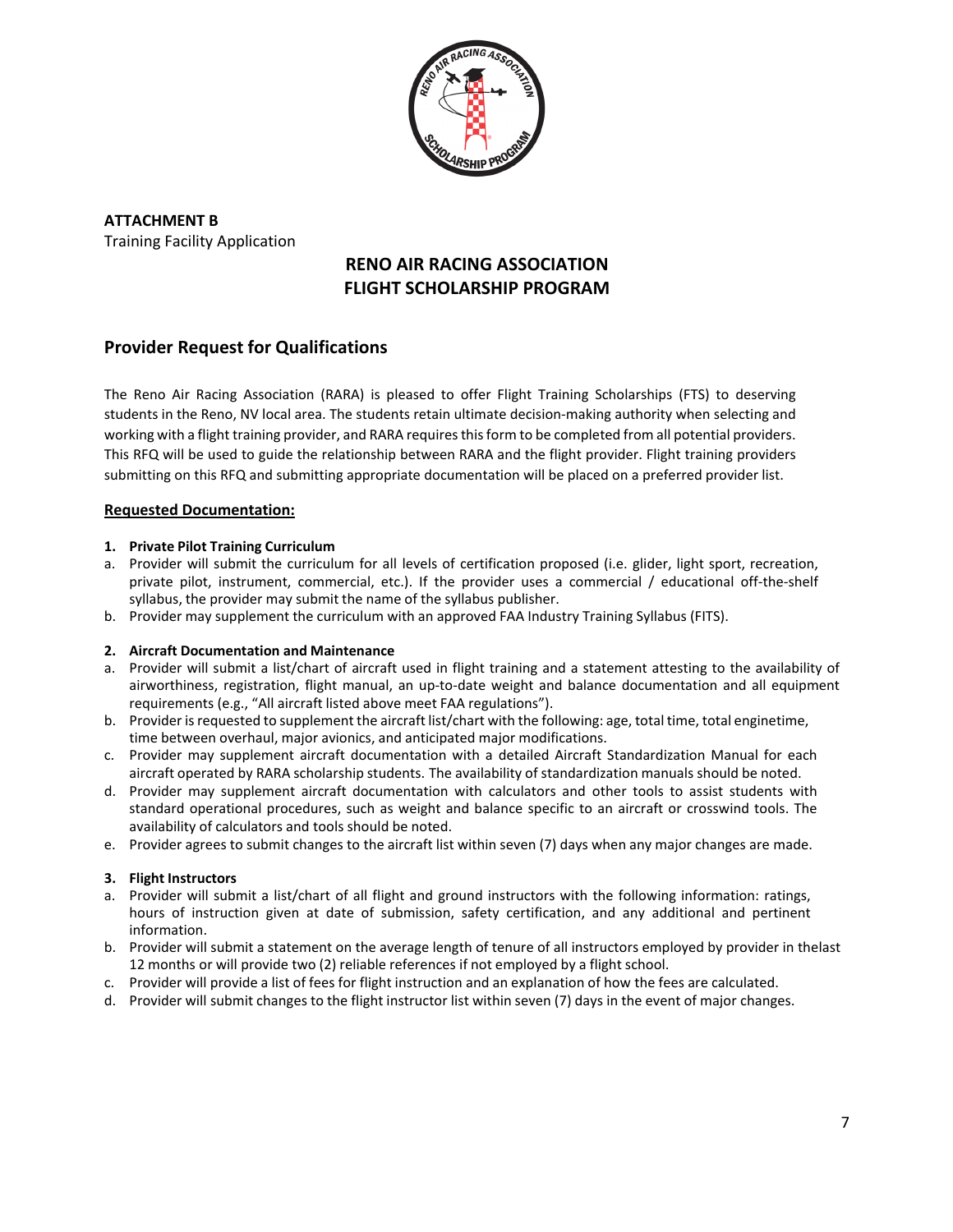

#### **1. Averages**

- a. Provider will provide a statement estimating the average times required for students to achieve ratings. The provider mayprovide may calculate the average times based on any reasonable variable the provider chooses (i.e., 25 students achieved certification with an average of 62 hours. 15 students achieved certification in less than 50 hours by averaging 3 lessons per week.)
- b. Provider will provide an estimate of total number of students in the program and estimated availability of aircraft and instructors.

#### **2. Billing**

- a. Provider agrees to use common and customary billing practices.
- b. Provider will not bill for any time that is not eligible to be logged as either ground or flight training instruction (i.e., all time invoiced as aircraft rental or instruction will be reflected in the student's logbook verbatim.)
- c. All invoices must be emailed to scholarships@airrace.org for payment. Electronic payments are not supported at this time; please allow up to 30 days for receipt of payment.
- d. The Reno Air Racing Association is a  $501(c)(3)$  organization and is therefore tax exempt. A copy of the exemption certificate will be provided.
- e. Cancellation fees are not payable by the scholarship, any fees accrued due to cancellations will be the responsibility of the student or student's family.
- f. Flying Club initiation fees and monthly dues are not expected to be covered by the scholarship funds but may be utilized if training is performed under the organization of the club and upon prior agreement by (1) RARA scholarship staff, (2) scholarship recipient, and (3) the flight provider.
- g. Supplemental insurance programs are eligible for reimbursement.

#### **3. Miscellaneous**

- a. Provider agrees to contact the RARA program within 24 hours in the event of an accident or incident involving a scholarship recipient or an aircraft commonly flown by scholarship students.
- b. Provider agrees to contact the RARA program in the event a scholarship student is not making satisfactory progress, is not communicating with the provider, or has encountered other circumstances that cause a delay in training.

All questions or comments regarding this application or other concerns regarding this program may be sent to scholarships@airrace.org.

|                                                                                                                | Date ________                                                                                                                                                                                                                       |
|----------------------------------------------------------------------------------------------------------------|-------------------------------------------------------------------------------------------------------------------------------------------------------------------------------------------------------------------------------------|
|                                                                                                                |                                                                                                                                                                                                                                     |
| RARA Scholarship Coordinator Name [1986] [1988] [1988] [1988] [1988] [1988] [1988] [1988] [1988] [1989] [1989] | <b>Date</b> and the set of the set of the set of the set of the set of the set of the set of the set of the set of the set of the set of the set of the set of the set of the set of the set of the set of the set of the set of th |
| Signature                                                                                                      |                                                                                                                                                                                                                                     |